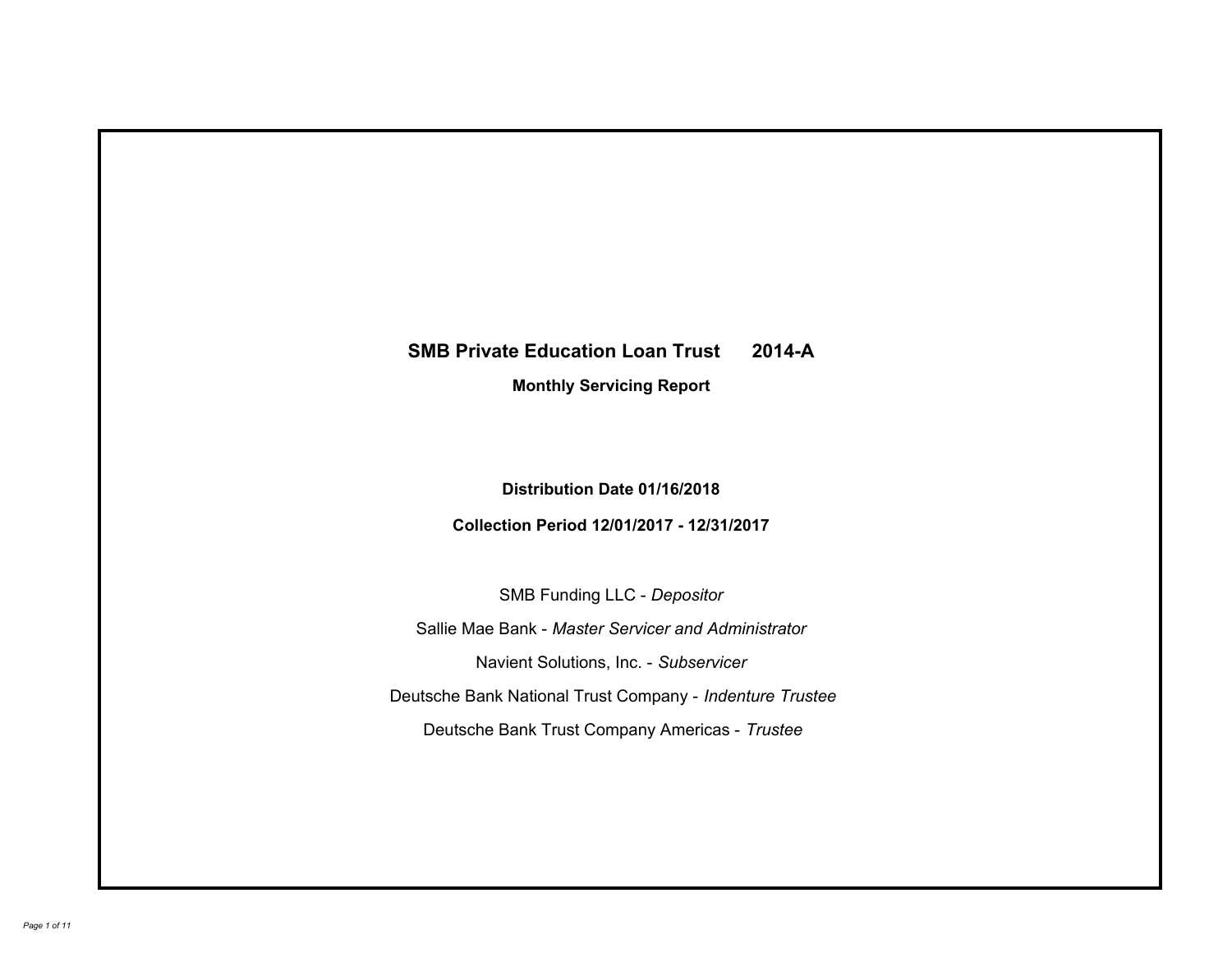|  |  |  |  | <b>Deal Parameters</b> |  |
|--|--|--|--|------------------------|--|
|--|--|--|--|------------------------|--|

| A | <b>Student Loan Portfolio Characteristics</b>   |                   | 08/07/2014       | 11/30/2017       | 12/31/2017       |
|---|-------------------------------------------------|-------------------|------------------|------------------|------------------|
|   | <b>Principal Balance</b>                        |                   | \$361,523,983.59 | \$256,705,305.34 | \$253,084,354.54 |
|   | Interest to be Capitalized Balance              |                   | 17,313,307.43    | 7,413,550.56     | 7,008,528.68     |
|   | Pool Balance                                    |                   | \$378,837,291.02 | \$264,118,855.90 | \$260,092,883.22 |
|   | Weighted Average Coupon (WAC)                   |                   | 7.81%            | 8.19%            | 8.37%            |
|   | Weighted Average Remaining Term                 |                   | 138.29           | 149.49           | 149.89           |
|   | Number of Loans                                 |                   | 33,555           | 23,380           | 23,070           |
|   | Number of Borrowers                             |                   | 26,651           | 18,433           | 18,199           |
|   | Pool Factor                                     |                   |                  | 0.697182833      | 0.686555652      |
|   | Since Issued Total Constant Prepayment Rate (1) |                   |                  | 7.37%            | 7.41%            |
| B | <b>Debt Securities</b>                          | <b>Cusip/Isin</b> | 12/15/2017       |                  | 01/16/2018       |
|   | A <sub>2</sub> A                                | 784456AB1         | \$49,000,745.48  |                  | \$47,379,096.32  |
|   | A <sub>2</sub> B                                | 784456AC9         | \$49,000,745.48  |                  | \$47,379,096.31  |
|   | A <sub>3</sub>                                  | 784456AD7         | \$50,000,000.00  |                  | \$50,000,000.00  |
|   | B                                               | 784456AE5         | \$36,000,000.00  |                  | \$36,000,000.00  |
|   | C                                               | 784456AF2         | \$42,000,000.00  |                  | \$42,000,000.00  |
|   |                                                 |                   |                  |                  |                  |
| С | <b>Certificates</b>                             | <b>Cusip/Isin</b> | 12/15/2017       |                  | 01/16/2018       |
|   | <b>Excess Distribution</b>                      | 784456105         | \$100,000.00     |                  | \$100,000.00     |
|   |                                                 |                   |                  |                  |                  |
| D | <b>Account Balances</b>                         |                   | 12/15/2017       |                  | 01/16/2018       |
|   | Reserve Account Balance                         |                   | \$958,735.00     |                  | \$958,735.00     |
|   |                                                 |                   |                  |                  |                  |
| E | <b>Asset / Liability</b>                        |                   | 12/15/2017       |                  | 01/16/2018       |
|   | Overcollateralization Percentage *              |                   | 30.33%           |                  | 30.50%           |
|   | Specified Overcollateralization Amount *        |                   | \$79,235,656.77  |                  | \$78,027,864.97  |
|   | Actual Overcollateralization Amount *           |                   | \$80,117,364.94  |                  | \$79,334,690.59  |

\* Based on the Rated debt securities (Class A and Class B Bonds)

(1) Since Issued Total CPR calculations found in monthly servicing reports issued on or prior to September 15, 2015 originally included loans that were removed from the pool by the sponsor because they became ineligible for the pool between the cut-off date and settlement date. On October 5, 2015, Since Issued Total CPR calculations were revised to exclude these loans and all prior monthly servicing reports were restated. For additional information, see 'Since Issued CPR Methodology' found on page 11 of this report.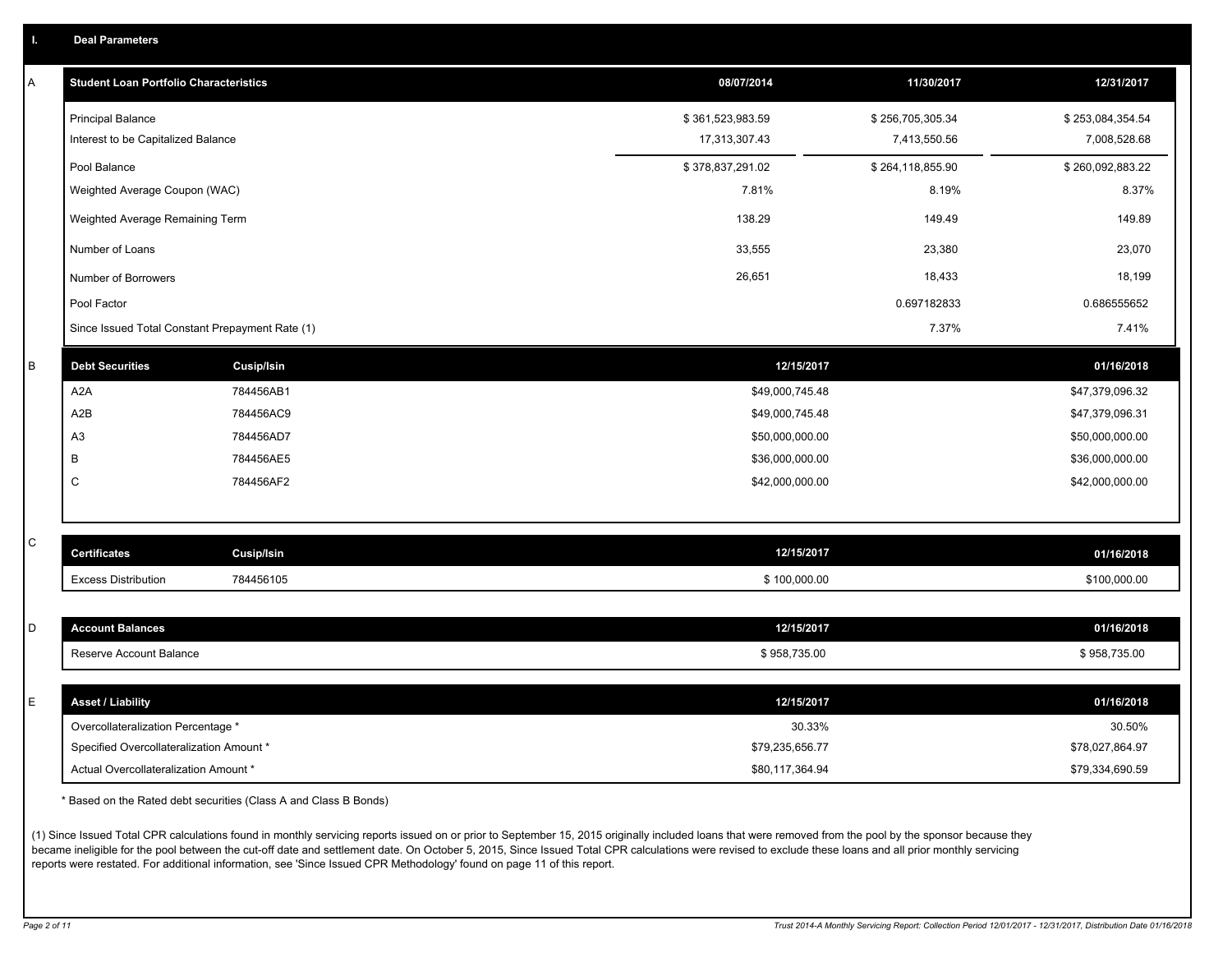### **II. 2014-A Trust Activity 12/01/2017 through 12/31/2017**

| Α | <b>Student Loan Principal Receipts</b>                           |                |
|---|------------------------------------------------------------------|----------------|
|   | <b>Borrower Principal</b>                                        | 4,102,135.07   |
|   | <b>Consolidation Activity Principal</b>                          | 0.00           |
|   | Seller Principal Reimbursement                                   | 0.00           |
|   | Servicer Principal Reimbursement                                 | 0.00           |
|   | Delinquent Principal Purchases by Servicer                       | 0.00           |
|   | <b>Other Principal Deposits</b>                                  | 0.00           |
|   | <b>Total Principal Receipts</b>                                  | \$4,102,135.07 |
| В | <b>Student Loan Interest Receipts</b>                            |                |
|   | <b>Borrower Interest</b>                                         | 1,250,380.61   |
|   | <b>Consolidation Activity Interest</b>                           | 0.00           |
|   | Seller Interest Reimbursement                                    | 0.00           |
|   | Servicer Interest Reimbursement                                  | (2,486.76)     |
|   | Delinquent Interest Purchases by Servicer                        | 0.00           |
|   | <b>Other Interest Deposits</b>                                   | 10,286.27      |
|   | <b>Total Interest Receipts</b>                                   | \$1,258,180.12 |
| C | <b>Recoveries on Realized Losses</b>                             | \$15,856.69    |
| D | <b>Investment Income</b>                                         | \$5,121.75     |
| E | <b>Funds Borrowed from Next Collection Period</b>                | \$0.00         |
| F | <b>Funds Repaid from Prior Collection Period</b>                 | \$0.00         |
| G | Loan Sale or Purchase Proceeds                                   | \$0.00         |
| н | <b>Initial Deposits to Collection Account</b>                    | \$0.00         |
|   | <b>Excess Transferred from Other Accounts</b>                    | \$0.00         |
|   | <b>Borrower Benefit Reimbursements</b>                           | \$0.00         |
| κ | <b>Gross Swap Receipt</b>                                        | \$0.00         |
| L | <b>Other Deposits</b>                                            | \$0.00         |
| М | <b>Other Fees Collected</b>                                      | \$0.00         |
| N | <b>AVAILABLE FUNDS</b>                                           | \$5,381,293.63 |
| O | Non-Cash Principal Activity During Collection Period             | \$481,184.27   |
| P | Aggregate Purchased Amounts by the Depositor, Servicer or Seller | \$0.00         |
| Q | Aggregate Loan Substitutions                                     | \$0.00         |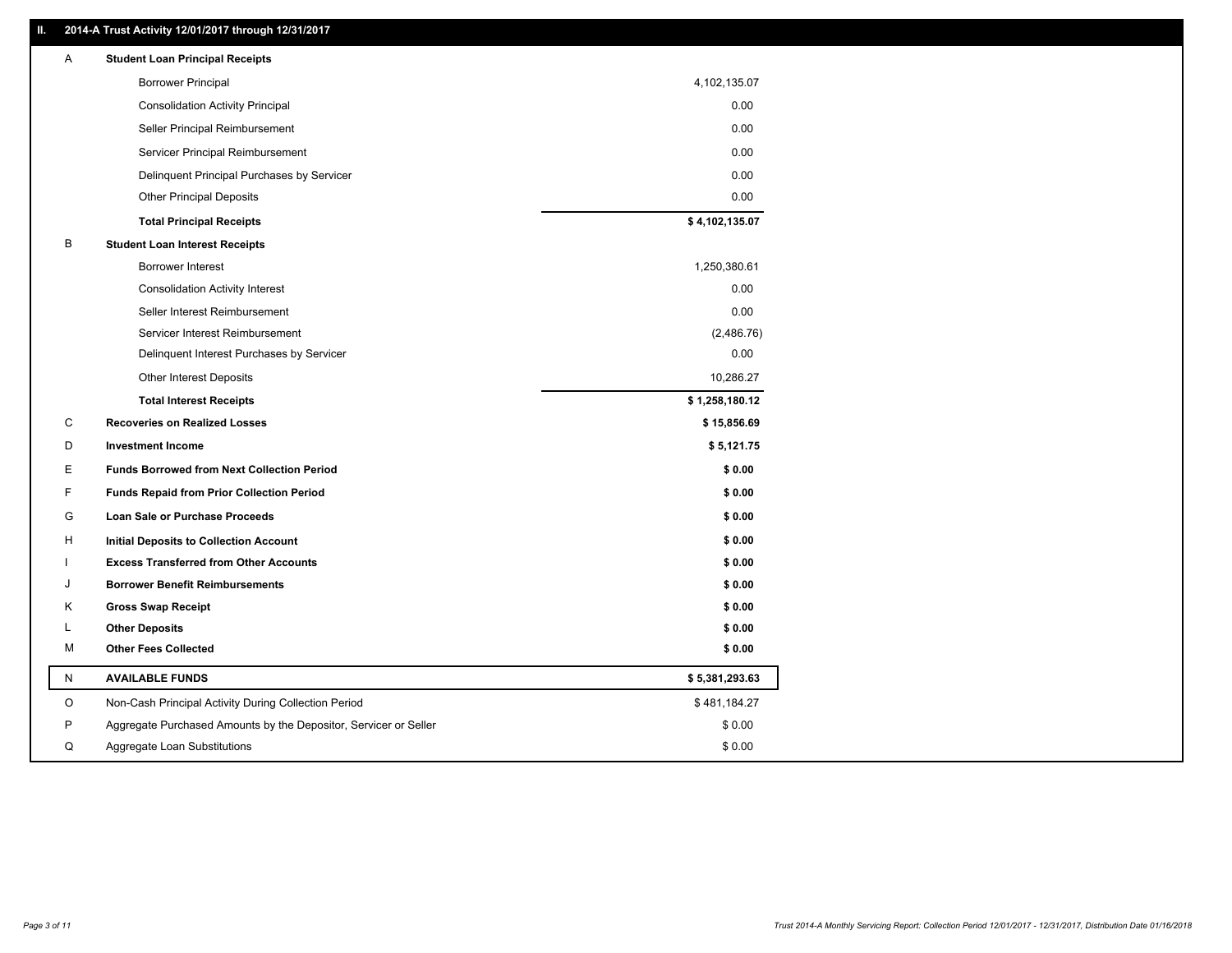### **III. 2014-A Portfolio Characteristics**

|                   |                         |                          |         | 12/31/2017         |                |                          |         | 11/30/2017 |                  |                |
|-------------------|-------------------------|--------------------------|---------|--------------------|----------------|--------------------------|---------|------------|------------------|----------------|
|                   |                         | <b>Wtd Avg</b><br>Coupon | # Loans | Principal          | % of Principal | <b>Wtd Avg</b><br>Coupon | # Loans | Principal  |                  | % of Principal |
| INTERIM:          | IN SCHOOL               | 9.75%                    | 745     | \$9,401,293.83     | 3.615%         |                          | 9.53%   | 806        | \$10,094,981.02  | 3.822%         |
|                   | <b>GRACE</b>            | 9.65%                    | 245     | \$2,997,249.70     | 1.152%         |                          | 9.45%   | 283        | \$3,652,726.14   | 1.383%         |
|                   | <b>DEFERMENT</b>        | 9.69%                    | 1,216   | \$15,460,144.06    | 5.944%         |                          | 9.40%   | 1,256      | \$15,843,874.79  | 5.999%         |
| <b>REPAYMENT:</b> | <b>CURRENT</b>          | 8.12%                    | 19,333  | \$211,287,644.61   | 81.235%        |                          | 7.96%   | 19,490     | \$213,937,693.98 | 81.001%        |
|                   | 31-60 DAYS DELINQUENT   | 8.72%                    | 375     | \$5,006,601.81     | 1.925%         |                          | 8.64%   | 320        | \$3,939,284.68   | 1.491%         |
|                   | 61-90 DAYS DELINQUENT   | 9.29%                    | 173     | \$2,113,109.55     | 0.812%         |                          | 8.18%   | 150        | \$2,057,534.29   | 0.779%         |
|                   | 91-120 DAYS DELINQUENT  | 8.71%                    | 117     | \$1,683,332.76     | 0.647%         |                          | 8.89%   | 123        | \$1,820,802.75   | 0.689%         |
|                   | 121-150 DAYS DELINQUENT | 9.59%                    | 79      | \$1,101,061.93     | 0.423%         |                          | 9.92%   | 68         | \$968,258.14     | 0.367%         |
|                   | 151-180 DAYS DELINQUENT | 10.15%                   |         | 56<br>\$817,515.67 | 0.314%         |                          | 9.77%   | 42         | \$562,726.90     | 0.213%         |
|                   | > 180 DAYS DELINQUENT   | 10.10%                   |         | 46<br>\$639,748.55 | 0.246%         |                          | 10.13%  | 56         | \$743,459.51     | 0.281%         |
|                   | FORBEARANCE             | 9.20%                    | 685     | \$9,585,180.75     | 3.685%         |                          | 8.62%   | 786        | \$10,497,513.70  | 3.975%         |
| <b>TOTAL</b>      |                         |                          | 23,070  | \$260,092,883.22   | 100.00%        |                          |         | 23,380     | \$264,118,855.90 | 100.00%        |

Percentages may not total 100% due to rounding \*

\*\* Smart Option Interest Only loans and \$25 Fixed Payment loans classified as in repayment whether student borrowers are in school, in grace, in deferment or required to make full principal and interest payments on their l

\*\*\* To conform with company standard reporting these sections now include Princial and Interest Accrued to Capitalize.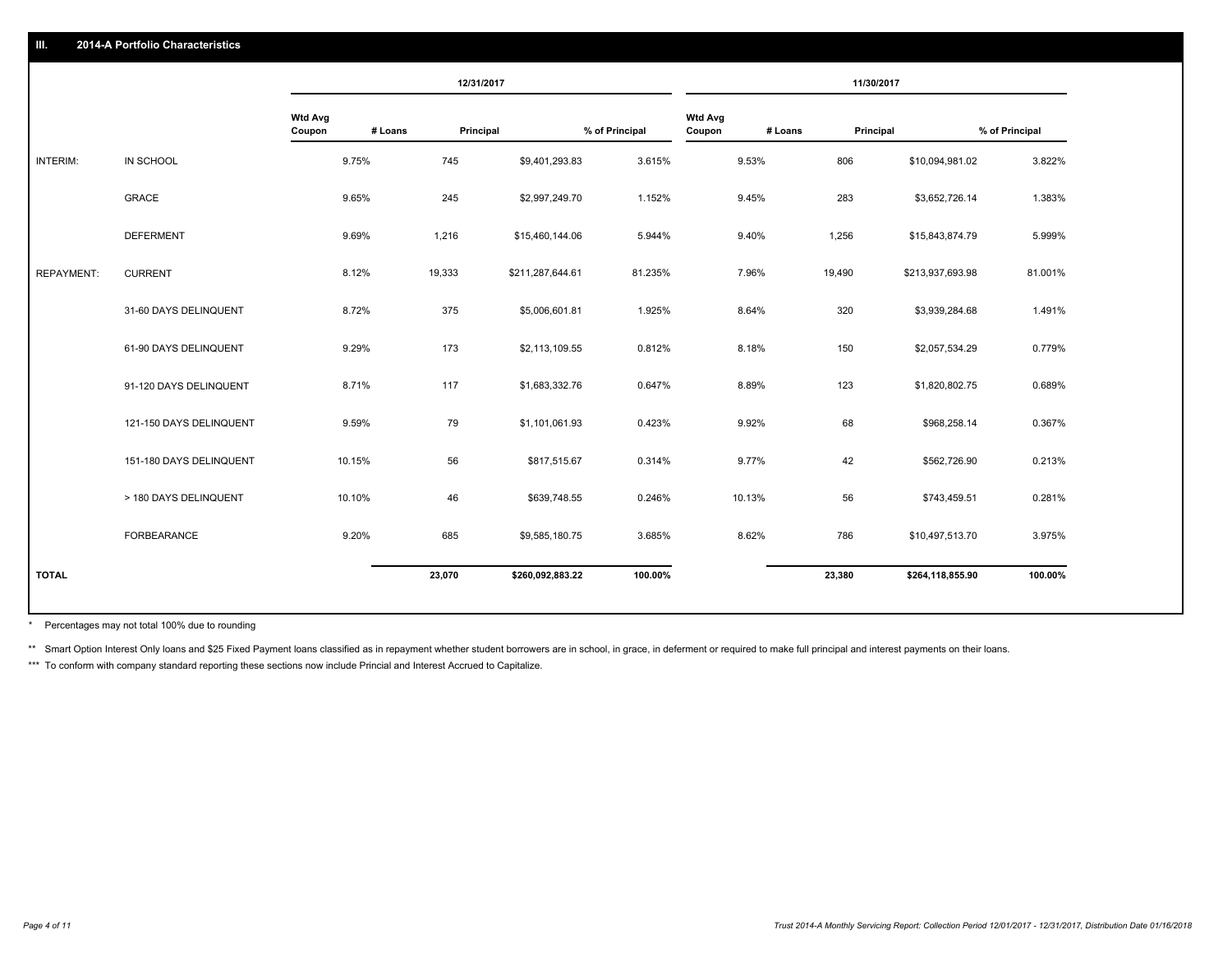|                                                         | 12/31/2017       | 11/30/2017       |
|---------------------------------------------------------|------------------|------------------|
| Pool Balance                                            | \$260,092,883.22 | \$264,118,855.90 |
| Total # Loans                                           | 23,070           | 23,380           |
| Total # Borrowers                                       | 18,199           | 18,433           |
| Weighted Average Coupon                                 | 8.37%            | 8.19%            |
| Weighted Average Remaining Term                         | 149.89           | 149.49           |
| Percent of Pool - Cosigned                              | 93.7%            | 93.7%            |
| Percent of Pool - Non Cosigned                          | 6.3%             | 6.3%             |
| Borrower Interest Accrued for Period                    | \$1,765,082.83   | \$1,698,086.09   |
| Outstanding Borrower Interest Accrued                   | \$8,665,939.28   | \$8,963,924.59   |
| Gross Principal Realized Loss - Periodic *              | \$297,619.11     | \$97,319.01      |
| Gross Principal Realized Loss - Cumulative *            | \$8,335,094.41   | \$8,037,475.30   |
| Delinquent Principal Purchased by Servicer - Periodic   | \$0.00           | \$0.00           |
| Delinquent Principal Purchased by Servicer - Cumulative | \$0.00           | \$0.00           |
| Recoveries on Realized Losses - Periodic                | \$15,856.69      | \$38,908.55      |
| Recoveries on Realized Losses - Cumulative              | \$476,737.90     | \$460,881.21     |
| Net Losses - Periodic                                   | \$281,762.42     | \$58,410.46      |
| Net Losses - Cumulative                                 | \$7,858,356.51   | \$7,576,594.09   |
| <b>Cumulative Gross Defaults</b>                        | \$8,335,094.41   | \$8,037,475.30   |
| Change in Gross Defaults                                | \$297,619.11     | \$97,319.01      |
| Non-Cash Principal Activity - Capitalized Interest      | \$778,935.09     | \$2,011,096.59   |
| Since Issued Total Constant Prepayment Rate (CPR) (1)   | 7.41%            | 7.37%            |
| Loan Substitutions                                      | \$0.00           | \$0.00           |
| <b>Cumulative Loan Substitutions</b>                    | \$0.00           | \$0.00           |
| <b>Unpaid Master Servicing Fees</b>                     | \$0.00           | \$0.00           |
| <b>Unpaid Sub-Servicing Fees</b>                        | \$0.00           | \$0.00           |
| <b>Unpaid Administration Fees</b>                       | \$0.00           | \$0.00           |
| Unpaid Carryover Master Servicing Fees                  | \$0.00           | \$0.00           |
| Unpaid Carryover Sub-Servicing Fees                     | \$0.00           | \$0.00           |
| Note Interest Shortfall                                 | \$0.00           | \$0.00           |

\* In accordance with the Sub-Servicer's current policies and procedures, after September 1, 2017 loans subject to bankruptcy claims generally will not be reported as a charged-off unless and until they are delinquent for 2

(1) Since Issued Total CPR calculations found in monthly servicing reports issued on or prior to September 15, 2015 originally included loans that were removed from the pool by the sponsor because they became ineligible fo between the cut-off date and settlement date. On October 5, 2015, Since Issued Total CPR calculations were revised to exclude these loans and all prior monthly servicing reports were restated. For additional information, s CPR Methodology' found on page 11 of this report.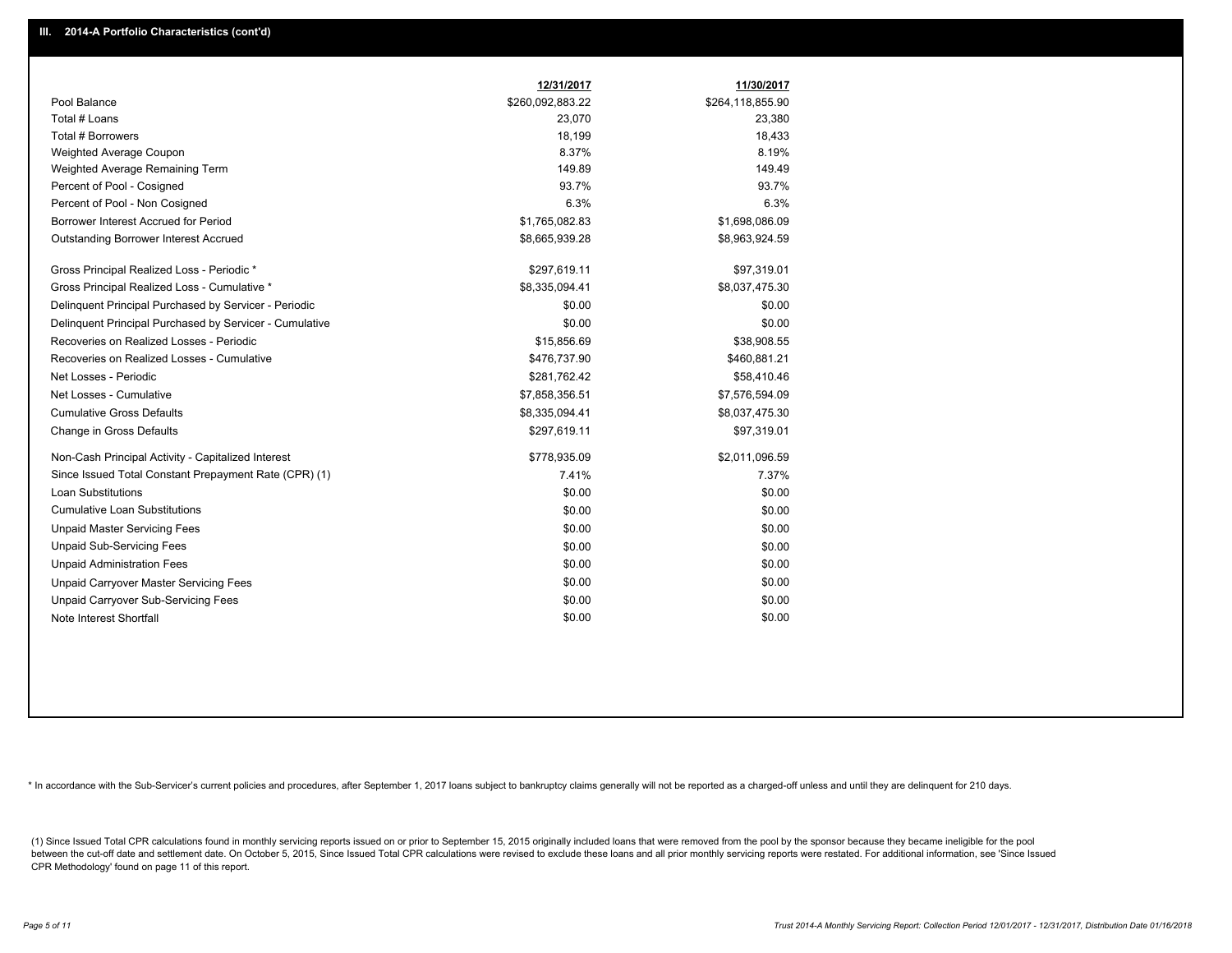## **IV. 2014-A Portfolio Statistics by Loan Program**

|                                                                                                                    | Weighted<br><b>Average Coupon</b> | # LOANS | \$ AMOUNT        | $%$ *    |
|--------------------------------------------------------------------------------------------------------------------|-----------------------------------|---------|------------------|----------|
| - Smart Option Deferred Loans                                                                                      | 8.68%                             | 10,887  | \$121,487,934.76 | 46.709%  |
| - Smart Option Fixed Pay Loans                                                                                     | 8.41%                             | 6,731   | \$91,194,406.76  | 35.062%  |
| - Smart Option Interest-Only Loans                                                                                 | 7.48%                             | 5,452   | \$47,410,541.70  | 18.228%  |
| - Other Loan Programs                                                                                              | 0.00%                             | 0.00    | \$0.00           | 0.000%   |
| <b>Total</b>                                                                                                       | 8.37%                             | 23,070  | \$260,092,883.22 | 100.000% |
| Prime Indexed Loans -- Monthly Reset Adjustable                                                                    |                                   |         | \$0.00           |          |
| Prime Indexed Loans -- Monthly Reset Non-Adjustable                                                                |                                   |         | \$0.00           |          |
| Prime Indexed Loans -- Quarterly Reset Adjustable                                                                  |                                   |         | \$0.00           |          |
| Prime Indexed Loans -- Quarterly Reset Non-Adjustable                                                              |                                   |         | \$0.00           |          |
| Prime Indexed Loans -- Annual Reset                                                                                |                                   |         | \$0.00           |          |
| T-Bill Indexed Loans                                                                                               |                                   |         | \$0.00           |          |
| <b>Fixed Rate Loans</b>                                                                                            |                                   |         | \$35,211,320.32  |          |
| <b>LIBOR Indexed Loans</b>                                                                                         |                                   |         | \$224,881,562.90 |          |
|                                                                                                                    |                                   |         |                  |          |
| * Note: Percentages may not total 100% due to rounding                                                             |                                   |         |                  |          |
| To conform with company standard reporting these sections now include Princial and Interest Accrued to Capitalize. |                                   |         |                  |          |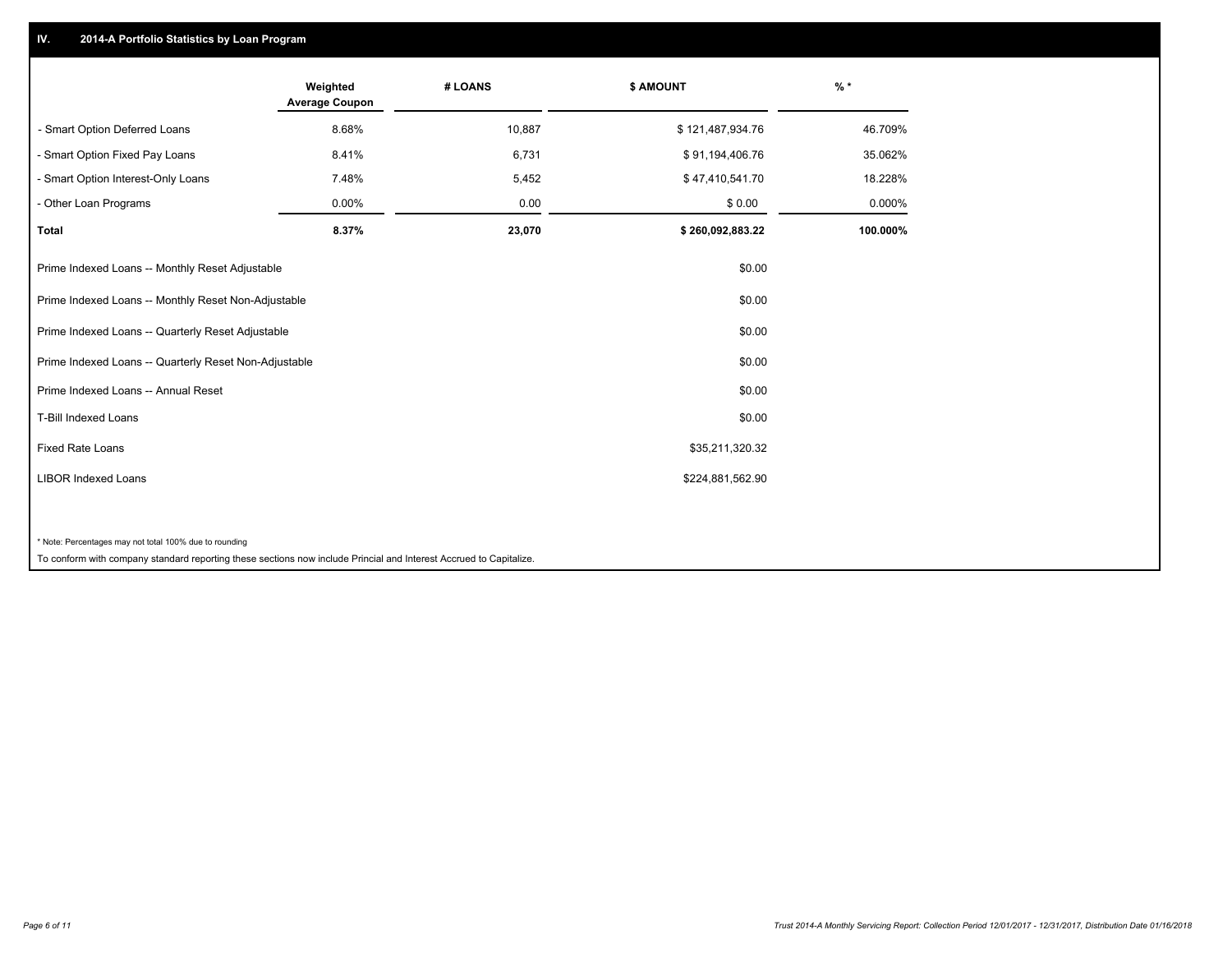| v. |      | 2014-A Reserve Account and Principal Distribution Calculations                                                                                                                                     |                  |  |
|----|------|----------------------------------------------------------------------------------------------------------------------------------------------------------------------------------------------------|------------------|--|
| А. |      | <b>Reserve Account</b>                                                                                                                                                                             |                  |  |
|    |      | Specified Reserve Account Balance                                                                                                                                                                  | \$958,735.00     |  |
|    |      | Actual Reserve Account Balance                                                                                                                                                                     | \$958,735.00     |  |
| В. |      | <b>Principal Distribution Amount</b>                                                                                                                                                               |                  |  |
|    | i.   | Class A Notes Outstanding                                                                                                                                                                          | \$148,001,490.96 |  |
|    | ii.  | Pool Balance                                                                                                                                                                                       | \$260,092,883.22 |  |
|    | iii. | First Priority Principal Distribution Amount (i - ii)                                                                                                                                              | \$0.00           |  |
|    | iv.  | Class A and B Notes Outstanding                                                                                                                                                                    | \$184,001,490.96 |  |
|    | V.   | First Priority Principal Distribution Amount                                                                                                                                                       | \$0.00           |  |
|    | vi.  | Pool Balance                                                                                                                                                                                       | \$260,092,883.22 |  |
|    | vii. | Specified Overcollateralization Amount                                                                                                                                                             | \$78,027,864.97  |  |
|    |      | viii. Regular Principal Distribution Amount (iv - v) - (vi - vii)                                                                                                                                  | \$1,936,472.71   |  |
|    |      |                                                                                                                                                                                                    |                  |  |
|    | ix.  | Notes Outstanding                                                                                                                                                                                  | \$226,001,490.96 |  |
|    | х.   | First Priority Principal Distribution Amount                                                                                                                                                       | \$0.00           |  |
|    | xi.  | Regular Principal Distribution Amount                                                                                                                                                              | \$1,936,472.71   |  |
|    | xii. | Available Funds (after payment of waterfall items A through J) *                                                                                                                                   | \$2,613,651.23   |  |
|    |      | xiii. Additional Principal Distribution Amount (min(ix - x - xi, xiii))                                                                                                                            | \$1,306,825.62   |  |
|    |      | * Represents 50% of value if the principal balance of the notes is greater than 10% of initial principal balance of the notes or the Class A and Class B note are reduced to 0, otherwise the full |                  |  |

value is shown.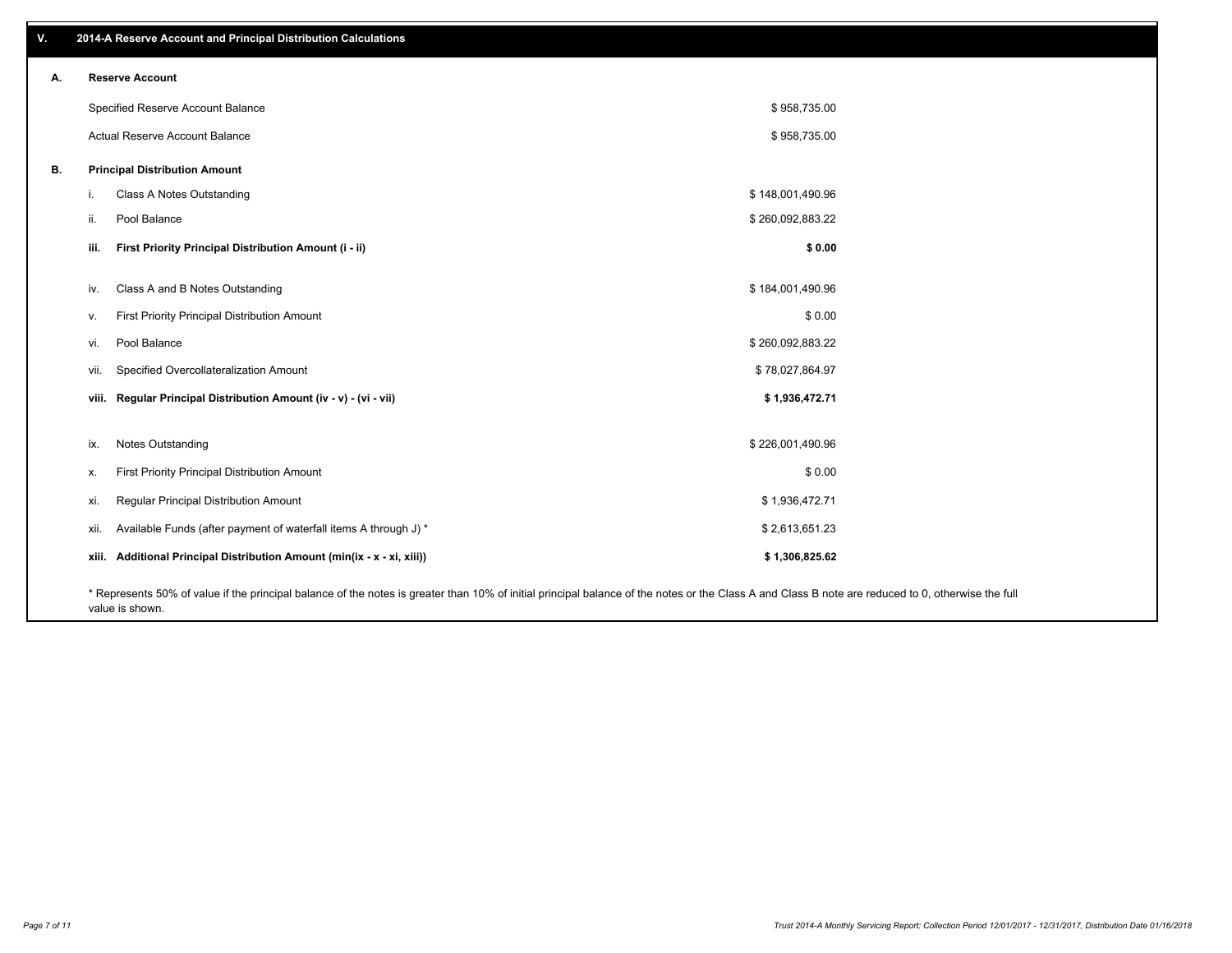| VI. |  | 2014-A Waterfall for Distributions |  |  |  |
|-----|--|------------------------------------|--|--|--|
|-----|--|------------------------------------|--|--|--|

|                                                                                        | Paid             | <b>Funds Balance</b> |
|----------------------------------------------------------------------------------------|------------------|----------------------|
| <b>Total Available Funds</b>                                                           |                  | \$5,381,293.63       |
| <b>Trustee Fees</b><br>Α                                                               | \$0.00           | \$5,381,293.63       |
| В<br>i. Master Servicing Fees                                                          | \$10,764.49      | \$5,370,529.14       |
| ii. Sub-Servicing Fees                                                                 | \$164,958.71     | \$5,205,570.43       |
| C<br>i. Administration Fees                                                            | \$6,667.00       | \$5,198,903.43       |
| ii. Unreimbursed Administrator Advances plus any Unpaid                                | \$0.00           | \$5,198,903.43       |
| D<br>Class A Noteholders Interest Distribution Amount                                  | \$371,279.49     | \$4,827,623.94       |
| Е<br><b>First Priority Principal Payment</b>                                           | \$0.00           | \$4,827,623.94       |
| F<br>Class B Noteholders Interest Distribution Amount                                  | \$120,000.00     | \$4,707,623.94       |
| G<br>Class C Noteholders Interest Distribution Amount                                  | \$157,500.00     | \$4,550,123.94       |
| H<br>Reinstatement Reserve Account                                                     | \$0.00           | \$4,550,123.94       |
| Regular Principal Distribution<br>$\mathbf{I}$                                         | \$1,936,472.71   | \$2,613,651.23       |
| J<br>i. Carryover Master Servicing Fees                                                | \$0.00           | \$2,613,651.23       |
| ii. Carryover Sub-servicing Fees                                                       | \$0.00           | \$2,613,651.23       |
| Κ<br>Additional Principal Distribution Amount                                          | \$1,306,825.62   | \$1,306,825.61       |
| L<br>Unpaid Expenses of Trustee                                                        | \$0.00           | \$1,306,825.61       |
| Unpaid Expenses of Administrator<br>M                                                  | \$0.00           | \$1,306,825.61       |
| N<br>Remaining Funds to the Excess Distribution Certificateholder                      | \$1,306,825.61   | \$0.00               |
| <b>Waterfall Conditions</b>                                                            |                  |                      |
| <b>Class C Noteholders' Interest Distribution Condition</b>                            |                  |                      |
| Pool Balance<br>i.                                                                     | \$260,092,883.22 |                      |
| ii.<br>Class A and B Notes Outstanding                                                 | \$184,001,490.96 |                      |
| Class C Noteholders' Interest Distribution Ratio (i / ii)<br>iii.                      | 141.35%          |                      |
| Minimum Ratio<br>iv.                                                                   | 110.00%          |                      |
| Is the Class C Noteholders' Interest Distribution Condition Satisfied (iii > iv)<br>٧. | Y                |                      |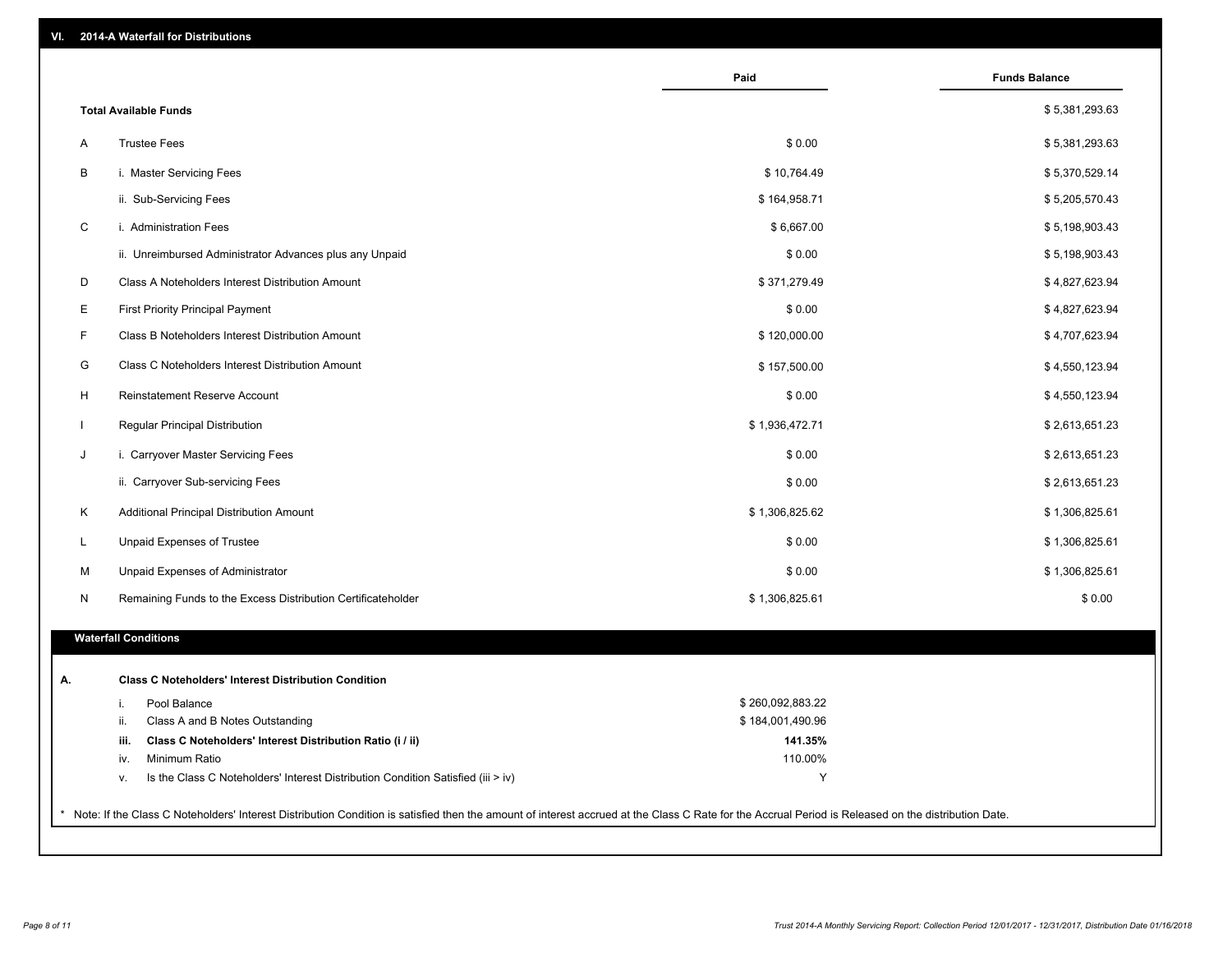| <b>Distribution Amounts</b>                                |                         |                         |                         |
|------------------------------------------------------------|-------------------------|-------------------------|-------------------------|
|                                                            | A <sub>2</sub> A        | A <sub>2</sub> B        | A3                      |
| Cusip/Isin                                                 | 784456AB1               | 784456AC9               | 784456AD7               |
| <b>Beginning Balance</b>                                   | \$49,000,745.48         | \$49,000,745.48         | \$50,000,000.00         |
| Index                                                      | <b>FIXED</b>            | <b>LIBOR</b>            | <b>LIBOR</b>            |
| Spread/Fixed Rate                                          | 3.05%                   | 1.15%                   | 1.50%                   |
| Record Date (Days Prior to Distribution)                   | 1 NEW YORK BUSINESS DAY | 1 NEW YORK BUSINESS DAY | 1 NEW YORK BUSINESS DAY |
| <b>Accrual Period Begin</b>                                | 12/15/2017              | 12/15/2017              | 12/15/2017              |
| <b>Accrual Period End</b>                                  | 1/15/2018               | 1/16/2018               | 1/16/2018               |
| Daycount Fraction                                          | 0.08333333              | 0.0888889               | 0.08888889              |
| Interest Rate*                                             | 3.05000%                | 2.62703%                | 2.97703%                |
| <b>Accrued Interest Factor</b>                             | 0.002541667             | 0.002335138             | 0.002646249             |
| <b>Current Interest Due</b>                                | \$124,543.56            | \$114,423.49            | \$132,312.44            |
| Interest Shortfall from Prior Period Plus Accrued Interest | $\mathsf{\$}$ -         | $S -$                   | $S -$                   |
| <b>Total Interest Due</b>                                  | \$124,543.56            | \$114,423.49            | \$132,312.44            |
| <b>Interest Paid</b>                                       | \$124,543.56            | \$114,423.49            | \$132,312.44            |
| <b>Interest Shortfall</b>                                  | $\mathsf{\$}$ -         | $S -$                   | $$ -$                   |
| <b>Principal Paid</b>                                      | \$1,621,649.16          | \$1,621,649.17          | $\mathsf{\$}$ -         |
| <b>Ending Principal Balance</b>                            | \$47,379,096.32         | \$47,379,096.31         | \$50,000,000.00         |
| Paydown Factor                                             | 0.023847782             | 0.023847782             | 0.000000000             |
| <b>Ending Balance Factor</b>                               | 0.696751416             | 0.696751416             | 1.000000000             |

\* Pay rates for Current Distribution. For the interest rates applicable to the next distribution date, please see https://www.salliemae.com/about/investors/data/SMBabrate.txt.

**VII. 2014-A Distributions**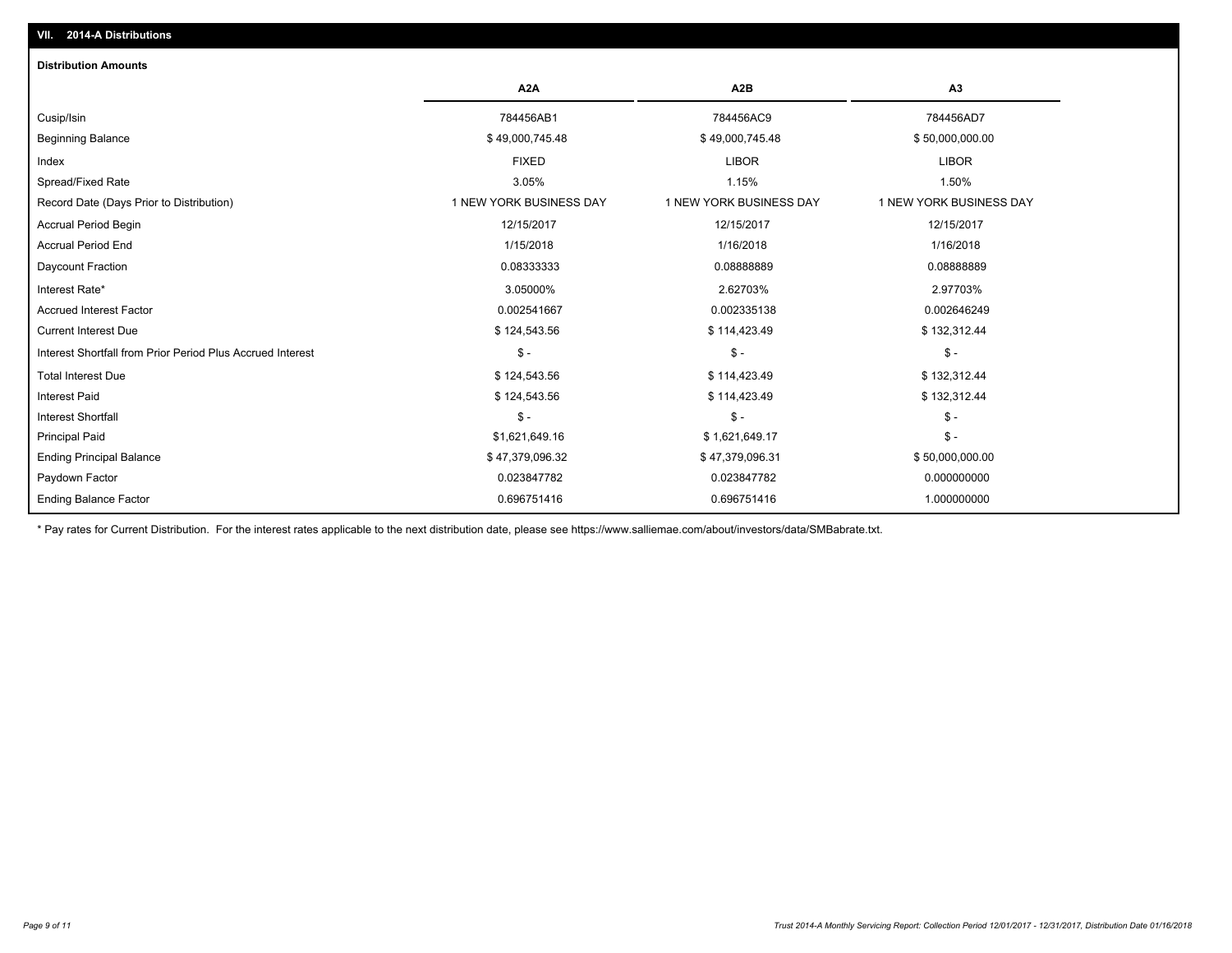| <b>Distribution Amounts</b>                                |                         |                         |
|------------------------------------------------------------|-------------------------|-------------------------|
|                                                            | в                       | C                       |
| Cusip/Isin                                                 | 784456AE5               | 784456AF2               |
| <b>Beginning Balance</b>                                   | \$36,000,000.00         | \$42,000,000.00         |
| Index                                                      | <b>FIXED</b>            | <b>FIXED</b>            |
| Spread/Fixed Rate                                          | 4.00%                   | 4.50%                   |
| Record Date (Days Prior to Distribution)                   | 1 NEW YORK BUSINESS DAY | 1 NEW YORK BUSINESS DAY |
| <b>Accrual Period Begin</b>                                | 12/15/2017              | 12/15/2017              |
| <b>Accrual Period End</b>                                  | 1/15/2018               | 1/15/2018               |
| Daycount Fraction                                          | 0.08333333              | 0.08333333              |
| Interest Rate*                                             | 4.00000%                | 4.50000%                |
| <b>Accrued Interest Factor</b>                             | 0.003333333             | 0.003750000             |
| <b>Current Interest Due</b>                                | \$120,000.00            | \$157,500.00            |
| Interest Shortfall from Prior Period Plus Accrued Interest | $\mathcal{S}$ -         | $\mathsf{\$}$ -         |
| <b>Total Interest Due</b>                                  | \$120,000.00            | \$157,500.00            |
| Interest Paid                                              | \$120,000.00            | \$157,500.00            |
| <b>Interest Shortfall</b>                                  | $\mathcal{S}$ -         | $$ -$                   |
| <b>Principal Paid</b>                                      | $S -$                   | $S -$                   |
| <b>Ending Principal Balance</b>                            | \$36,000,000.00         | \$42,000,000.00         |
| Paydown Factor                                             | 0.000000000             | 0.000000000             |
| <b>Ending Balance Factor</b>                               | 1.000000000             | 1.000000000             |

\* Pay rates for Current Distribution. For the interest rates applicable to the next distribution date, please see https://www.salliemae.com/about/investors/data/SMBabrate.txt.

**VII. 2014-A Distributions**